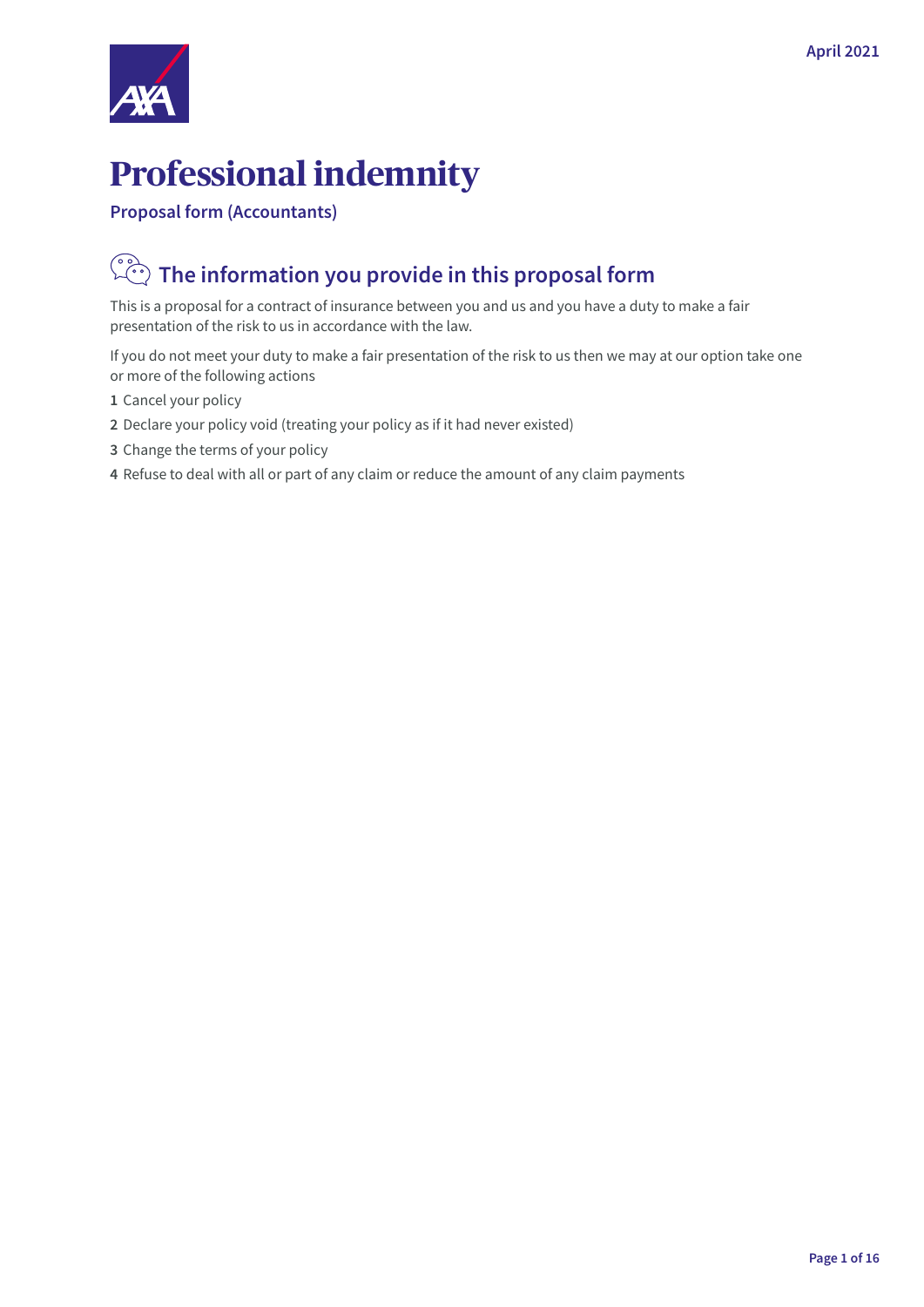**Please provide a full answer to every question. Please ensure that all answers are typewritten or printed in block letters within the spaces provided. A principal of the practice must sign and date this form and any separate sheets.**



| 1 Your details                                                                |                                                                                                           |
|-------------------------------------------------------------------------------|-----------------------------------------------------------------------------------------------------------|
| 1.1 Company/Firm's name                                                       |                                                                                                           |
|                                                                               |                                                                                                           |
| Any additional businesses or trading<br>styles for which you require cover?   |                                                                                                           |
| <b>Main office address</b>                                                    | Postcode                                                                                                  |
| <b>Telephone number</b>                                                       |                                                                                                           |
| <b>Contact email address</b>                                                  |                                                                                                           |
| <b>Practice website</b>                                                       |                                                                                                           |
| <b>State number of branch offices</b>                                         |                                                                                                           |
|                                                                               | Please list on a separate sheet all branch offices including addresses for<br>which you are seeking cover |
| Date business established                                                     |                                                                                                           |
| Please state to which professional<br>body the firm belongs                   | <b>ICAS</b><br><b>ICAI</b><br><b>ACCA</b><br><b>ICAEW</b><br>Other (please specify)<br><b>ATT</b><br>AAT  |
|                                                                               |                                                                                                           |
| 1.2 Is cover required for anything<br>other than work undertaken by the       | Yes<br>No                                                                                                 |
| above firm(s)? This may include a                                             | If 'Yes', please provide details:                                                                         |
| predecessor in business or liability<br>of one of your partners or principals |                                                                                                           |
| relating to work undertaken<br>elsewhere.                                     |                                                                                                           |
| 1.3 Are all businesses for which cover<br>is required domiciled in the UK?    | No<br>Yes                                                                                                 |
|                                                                               | If 'No', please provide details:                                                                          |
|                                                                               |                                                                                                           |
|                                                                               |                                                                                                           |
|                                                                               |                                                                                                           |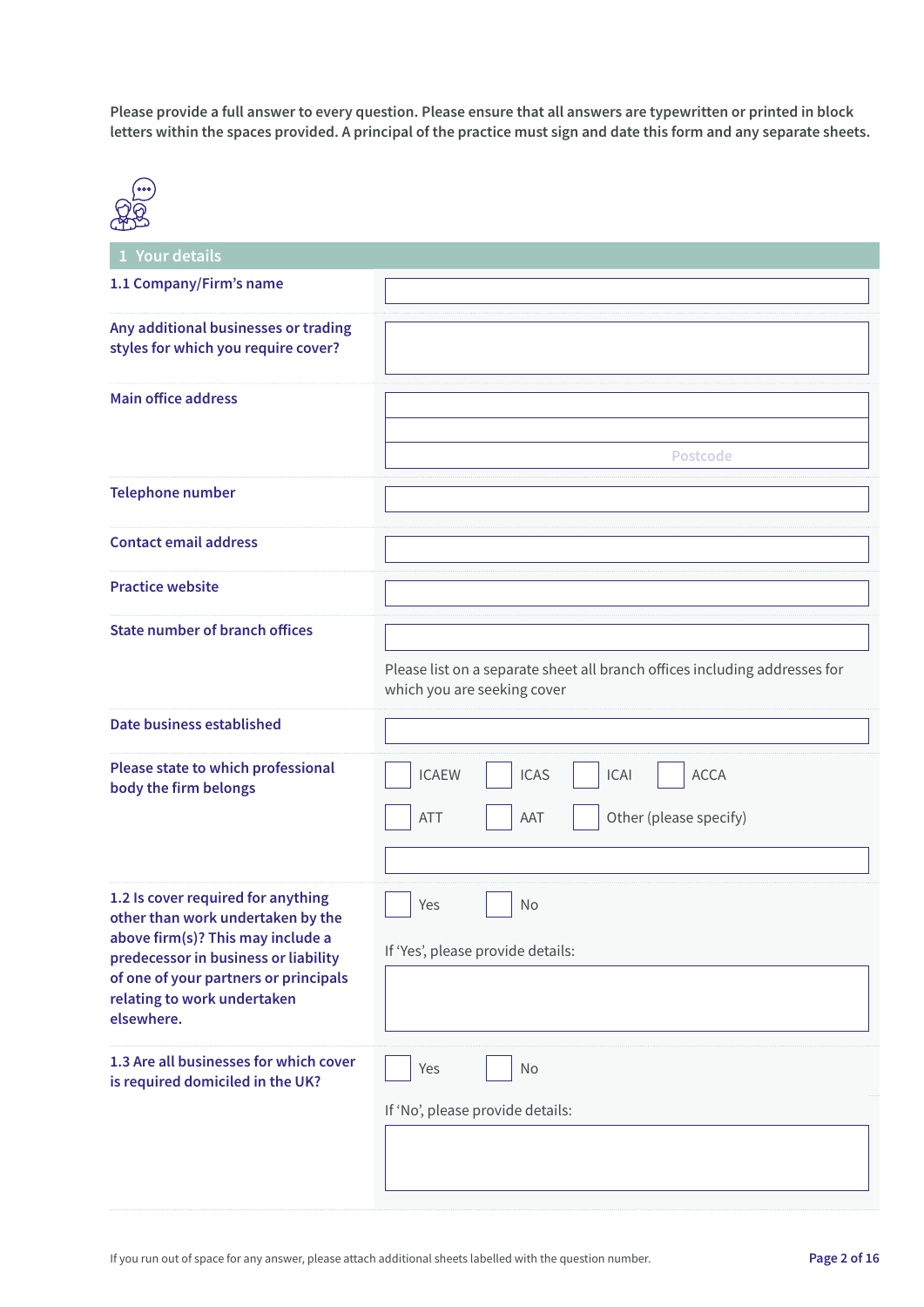| 2.1 Please list below details of the partners/directors/members/proprietors of the business |               |                |          |                                                                                      |  |  |
|---------------------------------------------------------------------------------------------|---------------|----------------|----------|--------------------------------------------------------------------------------------|--|--|
| Name                                                                                        | Date of birth | Qualifications | Years in | How long as<br>industry partner/director/<br>member/<br>proprietor of<br>the firm(s) |  |  |
|                                                                                             |               |                |          |                                                                                      |  |  |
|                                                                                             |               |                |          |                                                                                      |  |  |
|                                                                                             |               |                |          |                                                                                      |  |  |
|                                                                                             |               |                |          |                                                                                      |  |  |
|                                                                                             |               |                |          |                                                                                      |  |  |
|                                                                                             |               |                |          |                                                                                      |  |  |

| Staff                                                                                                                                                               |  |
|---------------------------------------------------------------------------------------------------------------------------------------------------------------------|--|
| 3.1 Please advise total number of<br>staff excluding partners, directors,<br>members, proprietors:                                                                  |  |
| 3.2 Please advise number of staff who<br>have 5 or more years experience in the<br>business undertaken                                                              |  |
| 3.3 All others                                                                                                                                                      |  |
| Sole practitioners only                                                                                                                                             |  |
| 3.4 What arrangements do you make<br>when you are unable to attend your<br>business (e.g. holidays, sickness, etc.)?                                                |  |
| 3.5 If the business or any partner/<br>director/member/principal is a<br>member of any professional institute,<br>association or similar, please<br>provide details |  |

If you run out of space for any answer, please attach additional sheets labelled with the question number.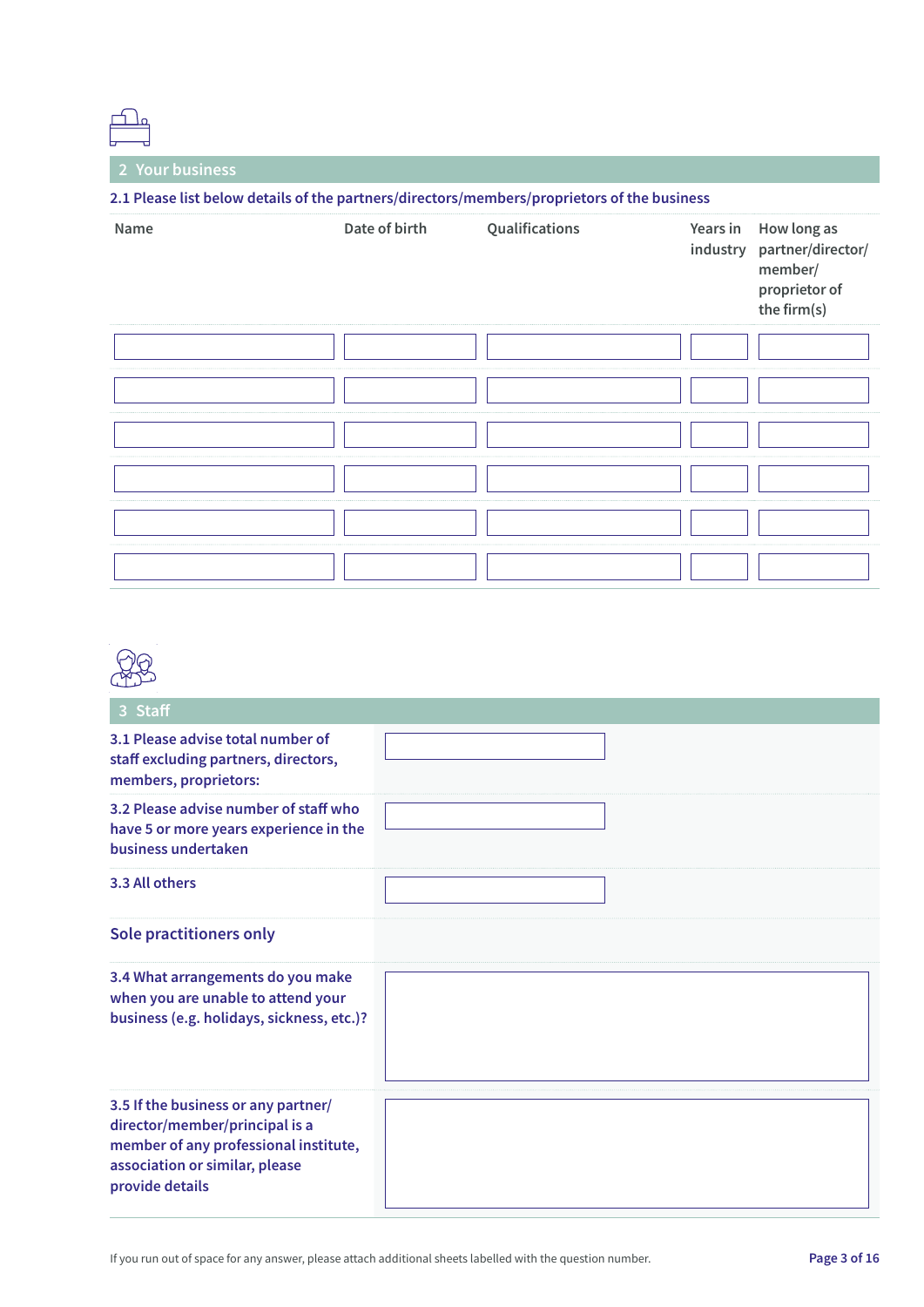

| 4 Sub-contractors/sub-consultants                                                                                                                     |     |    |
|-------------------------------------------------------------------------------------------------------------------------------------------------------|-----|----|
| 4.1 Does the company/firm engage<br>or intend engaging in the next 12<br>months, any external sub-consultants/<br>sub-contractors?                    | Yes | No |
| 4.2 If Yes to 4.1                                                                                                                                     |     |    |
| 4.2.1 What vetting procedures do you<br>use when selecting sub-consultants/<br>sub-contractors?                                                       |     |    |
| 4.2.2 What controls do you have in<br>place to monitor/supervise the quality<br>and accuracy of work performed by<br>sub-consultants/sub-contractors? |     |    |
| 4.2.3 What percentage of your annual<br>fee income is paid to sub-consultants/<br>sub-contractors?                                                    |     |    |
| 4.2.4 Do you ensure that all<br>sub-consultants/sub-contractors<br>effect and maintain their own<br><b>Professional indemnity insurance?</b>          | Yes | No |
| 4.2.5 If 'Yes' to 4.2.4, what minimum<br>limit of indemnity do you require<br>sub-consultants/sub-contractors to<br>effect and maintain?              |     |    |

| 600<br>000<br>000<br>lπ                                                                                                                                                                                                                       |     |    |
|-----------------------------------------------------------------------------------------------------------------------------------------------------------------------------------------------------------------------------------------------|-----|----|
| 5 Associated companies                                                                                                                                                                                                                        |     |    |
| 5.1 Does the company/firm or any<br>partner/director/member act on behalf<br>of or undertake work for any other<br>firm, company or organisation in which<br>the company/firm or any partner/<br>director/member has a financial<br>interest? | Yes | No |
| 5.2 Does any other firm, company or<br>organisation have a financial interest<br>in the company/firm?                                                                                                                                         | Yes | No |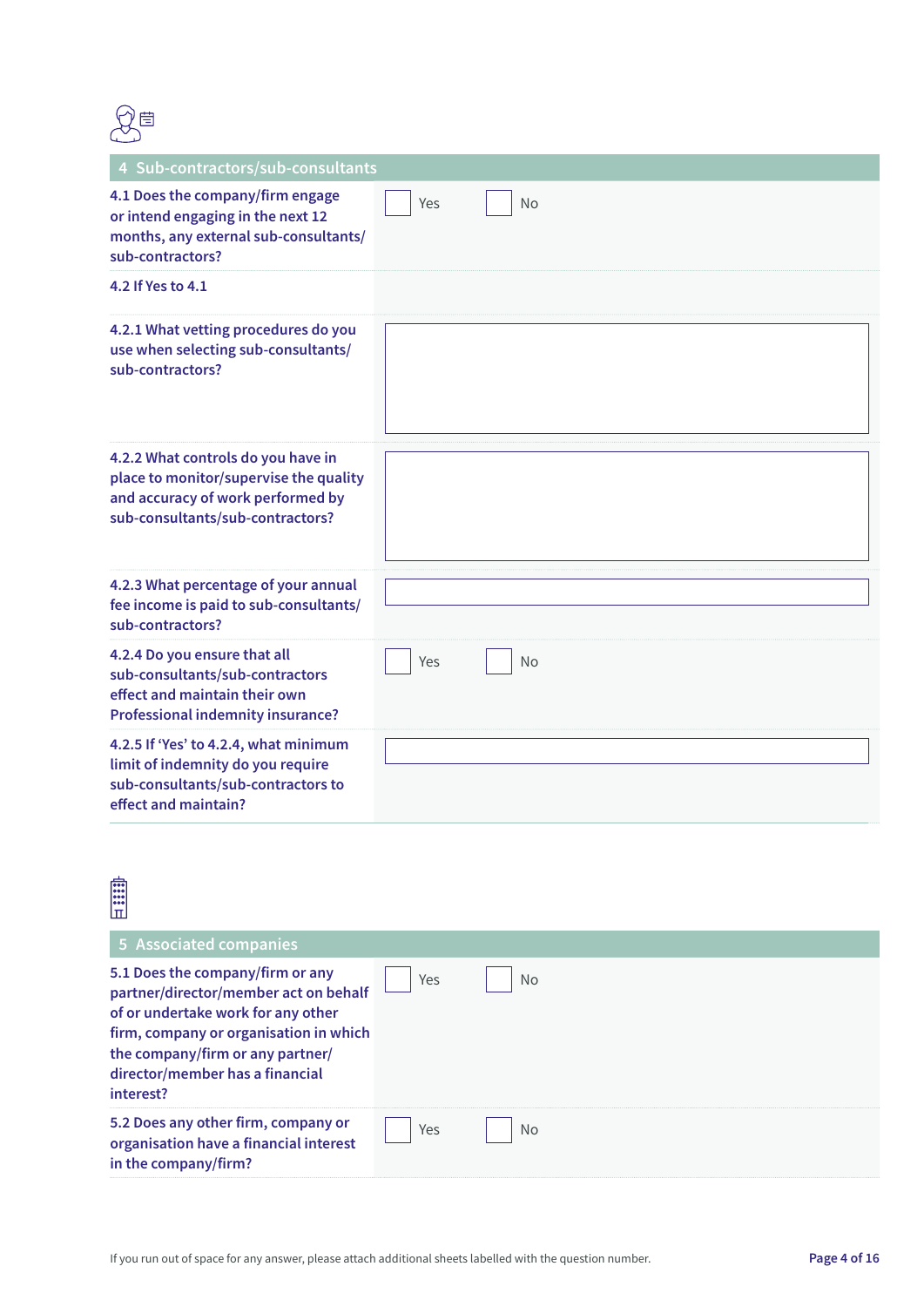| 5 Associated companies continued                                                                                             |                                                                                                                             |
|------------------------------------------------------------------------------------------------------------------------------|-----------------------------------------------------------------------------------------------------------------------------|
|                                                                                                                              |                                                                                                                             |
| 5.3 Is cover required under this<br>insurance for this work?                                                                 | <b>No</b><br>Yes                                                                                                            |
|                                                                                                                              | If 'Yes' to 5.1, 5.2, or 5.3 give details of work carried out for and fees earned<br>from the company/firm or organisation. |
| 5.4 Do you operate under any formal<br>terms of engagement with the<br>company/firm/organisation in 5.1 or<br>5.2 above?     | <b>No</b><br>Yes                                                                                                            |
| 5.5 If you do not use any formal<br>terms of engagement, please provide<br>details of the arrangements you<br>operate under. |                                                                                                                             |

**6.1 Please provide a description of your main clients' trades/professions and an overall commentary on the nature of your accountancy business**

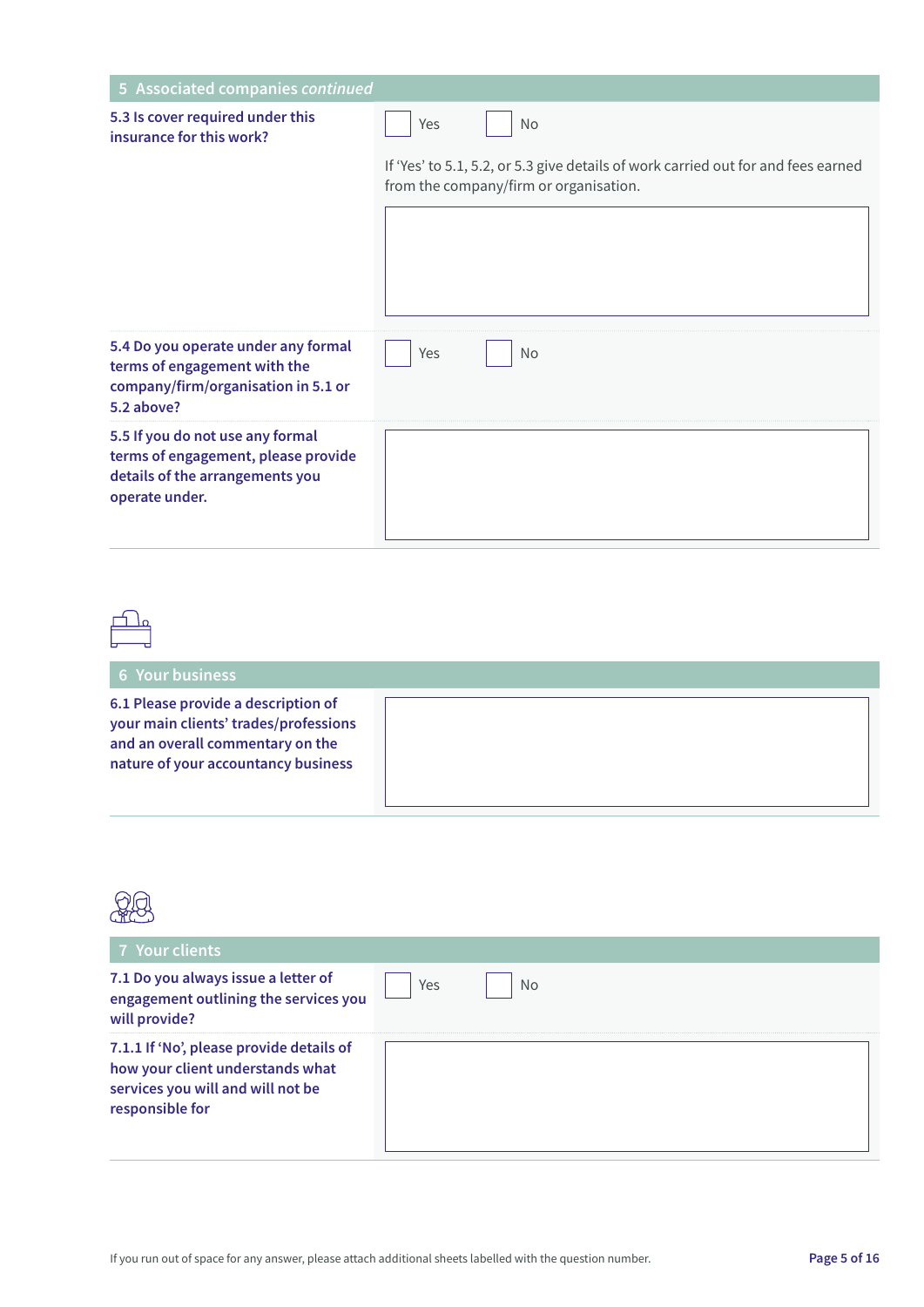

#### **8 Your income**

**8.1 State your gross fee income (including fees paid to sub-consultants/sub-contractors) for each of the following**

|                                                                                                                        |      | Current year income        | Last completed<br>year income |                                           | Previous year income                                                        |  |
|------------------------------------------------------------------------------------------------------------------------|------|----------------------------|-------------------------------|-------------------------------------------|-----------------------------------------------------------------------------|--|
| <b>UK Law contracts</b>                                                                                                |      |                            |                               |                                           |                                                                             |  |
| EU Law contracts                                                                                                       |      |                            |                               |                                           |                                                                             |  |
| US Law contracts                                                                                                       |      |                            |                               |                                           |                                                                             |  |
| Other law contracts                                                                                                    |      |                            |                               |                                           |                                                                             |  |
| Total Gross Fee/turnover                                                                                               | 0.00 |                            | 0.00                          |                                           | 0.00                                                                        |  |
| 8.1.1 In the last 6 years, have you<br>performed work for any client that is<br>not domiciled within the UK?           |      | Yes<br>work performed      | No                            |                                           | If 'Yes', please provide details, including which territories and nature of |  |
| 8.2 Within the past three years what is<br>the approximate average fee you have<br>received?                           |      | £                          |                               |                                           |                                                                             |  |
| 8.3 Within the past three years what is<br>the largest fee you have received?                                          |      | £                          |                               |                                           |                                                                             |  |
| 8.4 Give details of the three largest<br>contracts in terms of fee you received<br>undertaken in the last three years. |      |                            |                               |                                           |                                                                             |  |
| <b>Client name</b>                                                                                                     |      | Trade/profession of client |                               | <b>Nature of services</b><br>you provided | Your fee                                                                    |  |
|                                                                                                                        |      |                            |                               |                                           |                                                                             |  |
|                                                                                                                        |      |                            |                               |                                           |                                                                             |  |
|                                                                                                                        |      |                            |                               |                                           |                                                                             |  |
|                                                                                                                        |      |                            |                               |                                           |                                                                             |  |
|                                                                                                                        |      |                            |                               |                                           |                                                                             |  |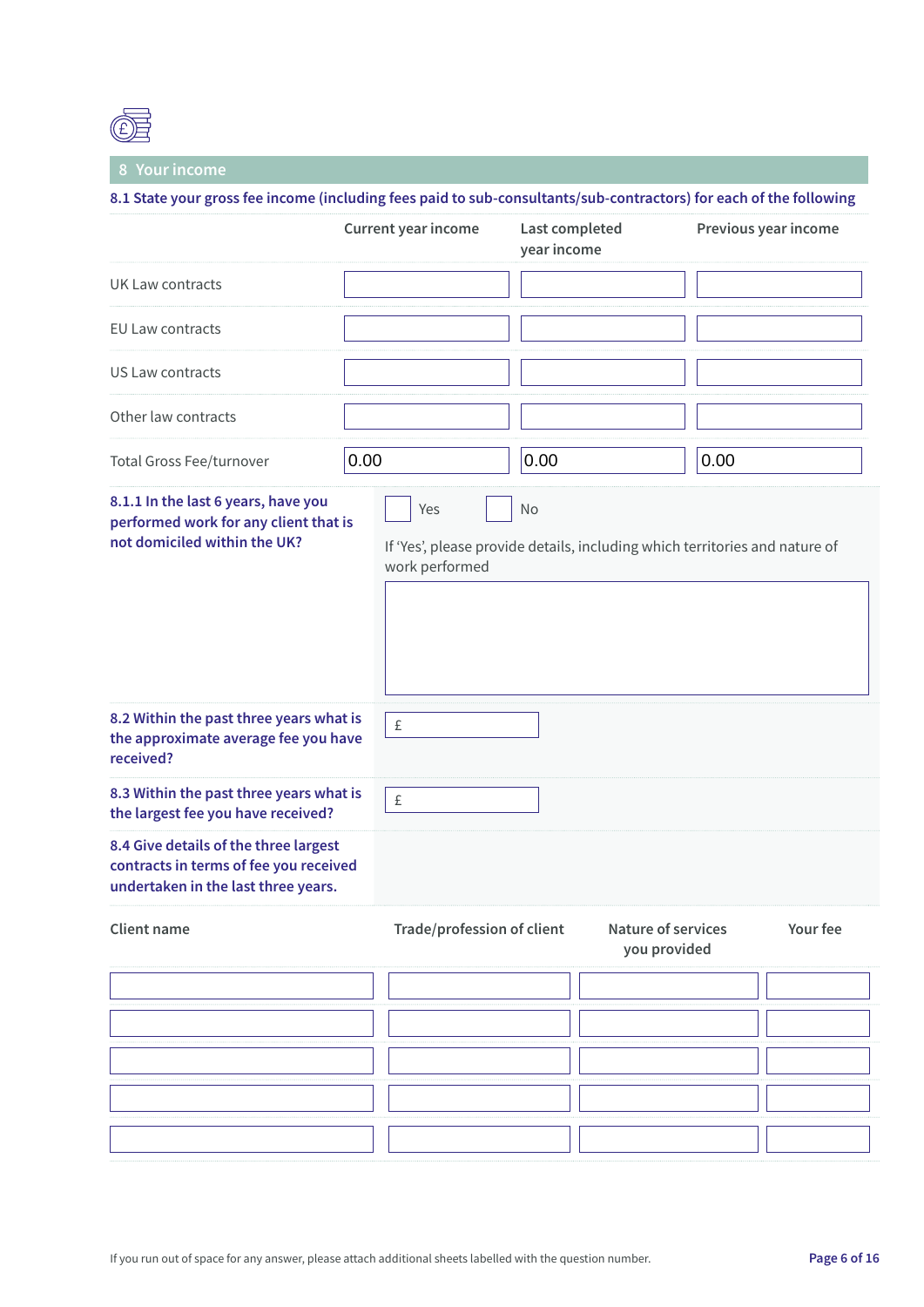| 8 Your income continued                                                                                           |                                 |
|-------------------------------------------------------------------------------------------------------------------|---------------------------------|
| 8.5 Please provide a split of your<br>fee income per client for your last<br>completed financial year, as follows |                                 |
| <b>Total fees received</b>                                                                                        | <b>Number of clients</b>        |
| Less than £15,000                                                                                                 |                                 |
| £15,001 to £40,000                                                                                                |                                 |
| Over £40,000                                                                                                      |                                 |
| 8.6 Please split your annual income<br>between the following professional<br>activities                           |                                 |
| <b>Activity</b>                                                                                                   | % of total income for last year |
| Audit/company tax/accountancy for<br>banks/financial services                                                     |                                 |
| Audit/company tax/accountancy for<br>public quoted companies                                                      |                                 |
| Audit/company tax/accountancy for<br>unquoted companies                                                           |                                 |
| Audit/company tax/accountancy for<br>sole traders/SMEs/others                                                     |                                 |
| Book keeping and/or wage roll                                                                                     |                                 |
| <b>Company secretarial/registrar</b>                                                                              |                                 |
| <b>Computer consultancy</b>                                                                                       |                                 |
| <b>Company directorship</b>                                                                                       |                                 |
| <b>Executorship and/or trusteeship</b>                                                                            |                                 |
| Insolvency, liquidations or<br>receiverships                                                                      |                                 |
| <b>Management consultancy</b>                                                                                     |                                 |
| Mergers, acquisitions and disposals<br>(incl. related due diligence)                                              |                                 |
| <b>Personal tax</b>                                                                                               |                                 |
| <b>Taxation consultancy</b>                                                                                       |                                 |
| <b>Other</b>                                                                                                      |                                 |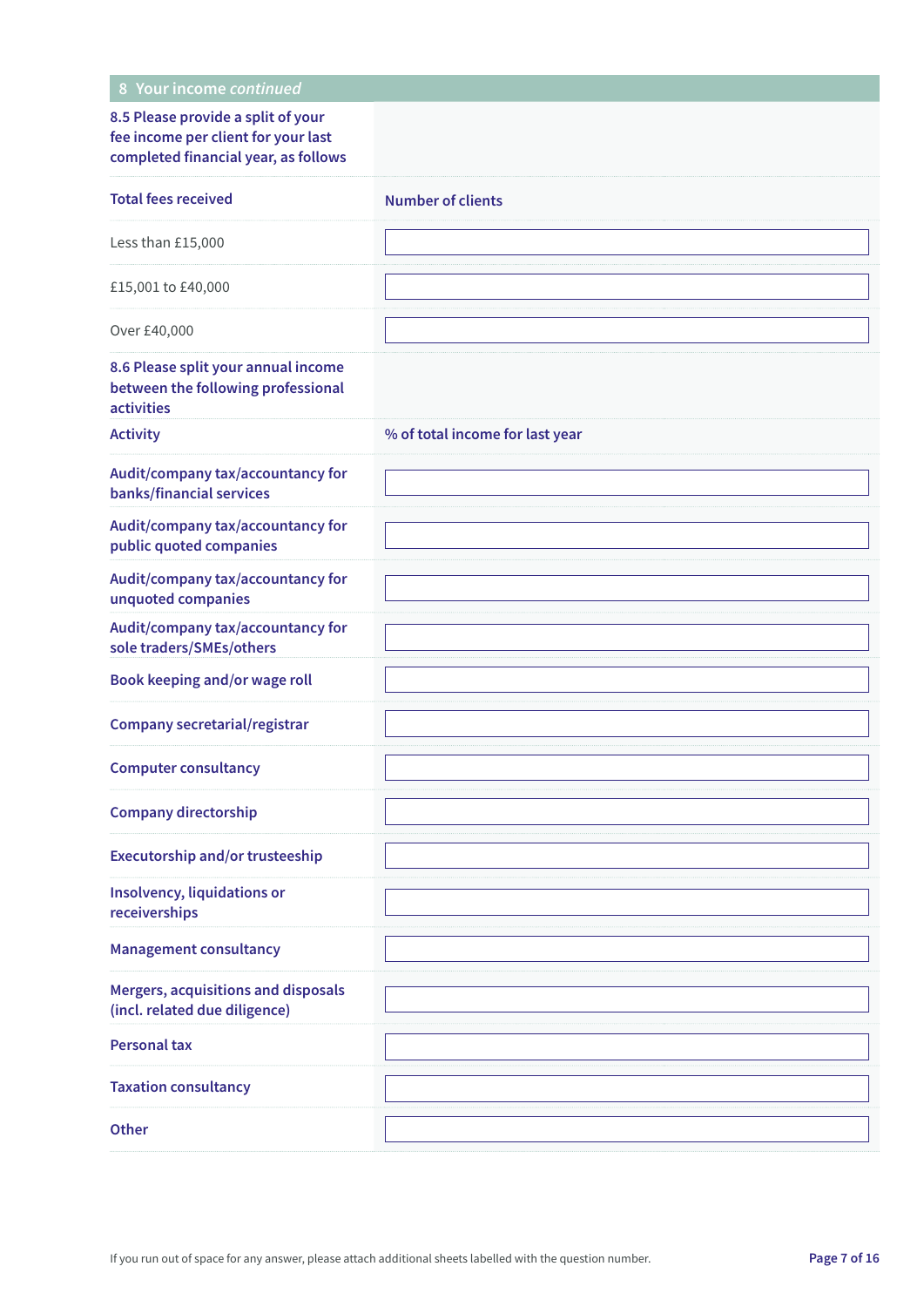| 8 Your income continued                                                                                                                                    |                                                                          |
|------------------------------------------------------------------------------------------------------------------------------------------------------------|--------------------------------------------------------------------------|
| 8.7 For any activity where you have<br>stated Nil above, but where you have<br>performed that activity within the<br>last 6 years, please provide details: |                                                                          |
| 8.8 For any income earned from 'Other'<br>activity, please provide details of the<br>nature of that work                                                   |                                                                          |
| 8.9 Please give details of what you<br>regard as your speciality within your<br>main area of work:                                                         |                                                                          |
| 8.10 Have you ever provided services<br>in relation to any tax-free territory?                                                                             | No<br>Yes<br>If 'Yes', please provide details                            |
| 8.11 Have you ever provided services<br>for clients engaged in the following                                                                               |                                                                          |
| 8.11.1 Banks, investment funds or<br>schemes, hedge funds or any other<br>financial institution?                                                           | Yes<br>No                                                                |
| 8.11.2 Insurance companies, Lloyd's<br>syndicates or any other insurance<br>services firm?                                                                 | No<br>Yes                                                                |
| 8.11.3 Entertainment industry<br>(television, radio, social media, etc.)?                                                                                  | Yes<br>No                                                                |
| 8.11.4 Professional sportspersons?                                                                                                                         | No<br>Yes<br>If 'Yes' to any of 8.11.1 to 8.11.4, please provide details |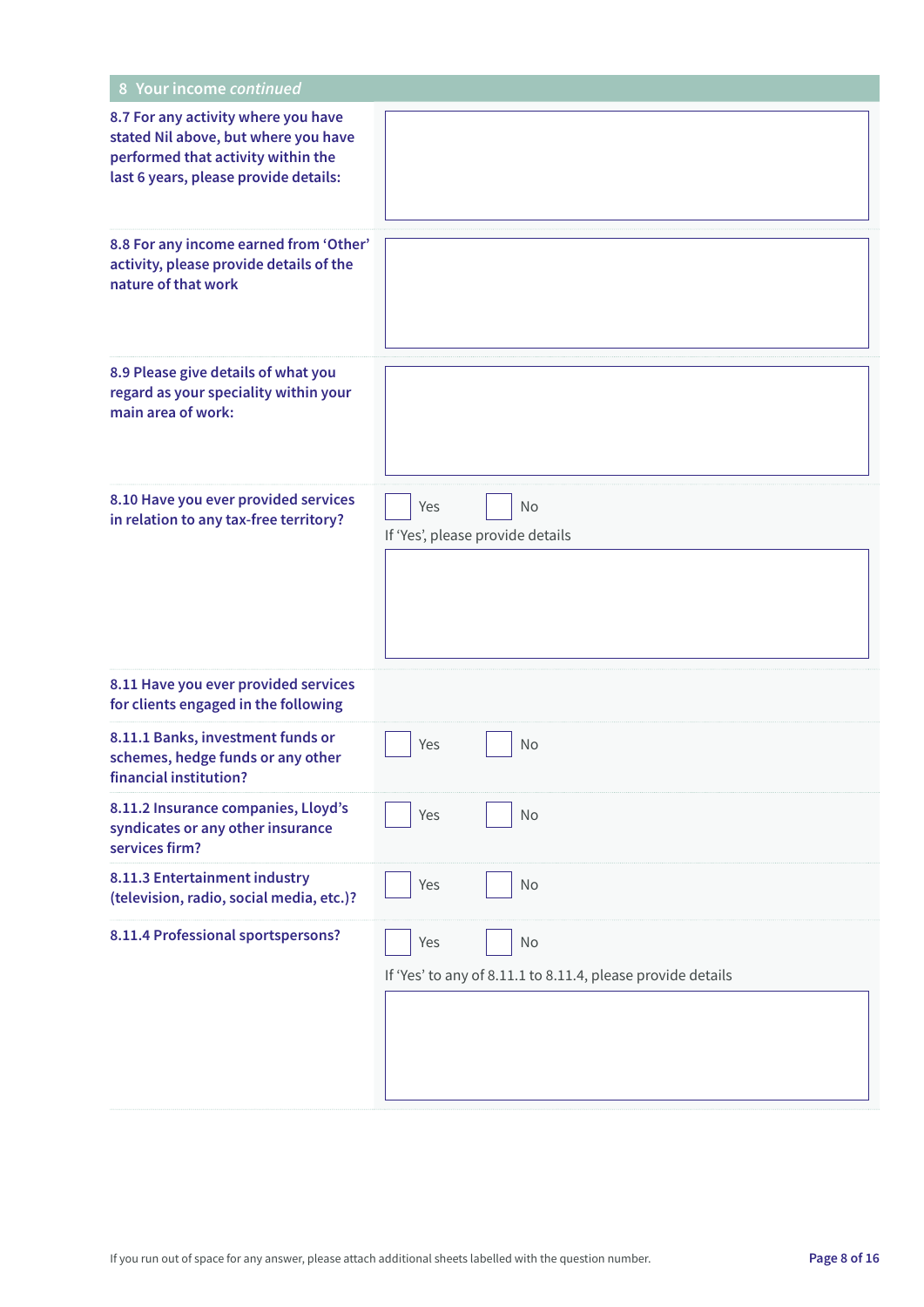| 8 Your income continued                                                                                                                                                                           |     |    |  |  |
|---------------------------------------------------------------------------------------------------------------------------------------------------------------------------------------------------|-----|----|--|--|
| 8.12 Has the firm provided any advice<br>or services in relation to tax planning<br>schemes (company or personal) that<br>could be considered as tax avoidance,<br>even if only as an introducer? | Yes | No |  |  |

**If 'Yes', please complete the table below and answer the following questions relating to the types of tax planning or tax consultancy offered.**

| Name of scheme | of<br>investors | Number Year<br>invested invested | <b>Total amount</b> Maximum | amount<br>invested by<br>any single<br>investor | Average Number of<br>amount investors<br>invested remaining in<br>scheme |
|----------------|-----------------|----------------------------------|-----------------------------|-------------------------------------------------|--------------------------------------------------------------------------|
|                |                 |                                  |                             |                                                 |                                                                          |
|                |                 |                                  |                             |                                                 |                                                                          |
|                |                 |                                  |                             |                                                 |                                                                          |
|                |                 |                                  |                             |                                                 |                                                                          |
|                |                 |                                  |                             |                                                 |                                                                          |
|                |                 |                                  |                             |                                                 |                                                                          |
|                |                 |                                  |                             |                                                 |                                                                          |

Please continue on a separate sheet if required

| 8.12.1 Has the firm ensured that such<br>schemes have been disclosed to HMRC<br>under the Disclosure of Tax Avoidance<br>Scheme rules?                                                                                                                                                  | Yes | <b>No</b> |
|-----------------------------------------------------------------------------------------------------------------------------------------------------------------------------------------------------------------------------------------------------------------------------------------|-----|-----------|
| 8.12.2 Are any of the schemes of a<br>type highlighted on the HMRC website<br>"Spotlights" page?                                                                                                                                                                                        | Yes | <b>No</b> |
| 8.12.3 Have any of the schemes been<br>reviewed or are they being currently<br>reviewed under the General Anti<br><b>Avoidance Rule (GAAR)?</b>                                                                                                                                         | Yes | <b>No</b> |
| 8.12.4 Has the firm ensured that clients<br>are made fully aware of the risks of<br>entering into any tax scheme, that<br>such transactions may not succeed in<br>their objectives and that they may be<br>subject to litigation, costs, uncertainty<br>or possible changes in the law? | Yes | <b>No</b> |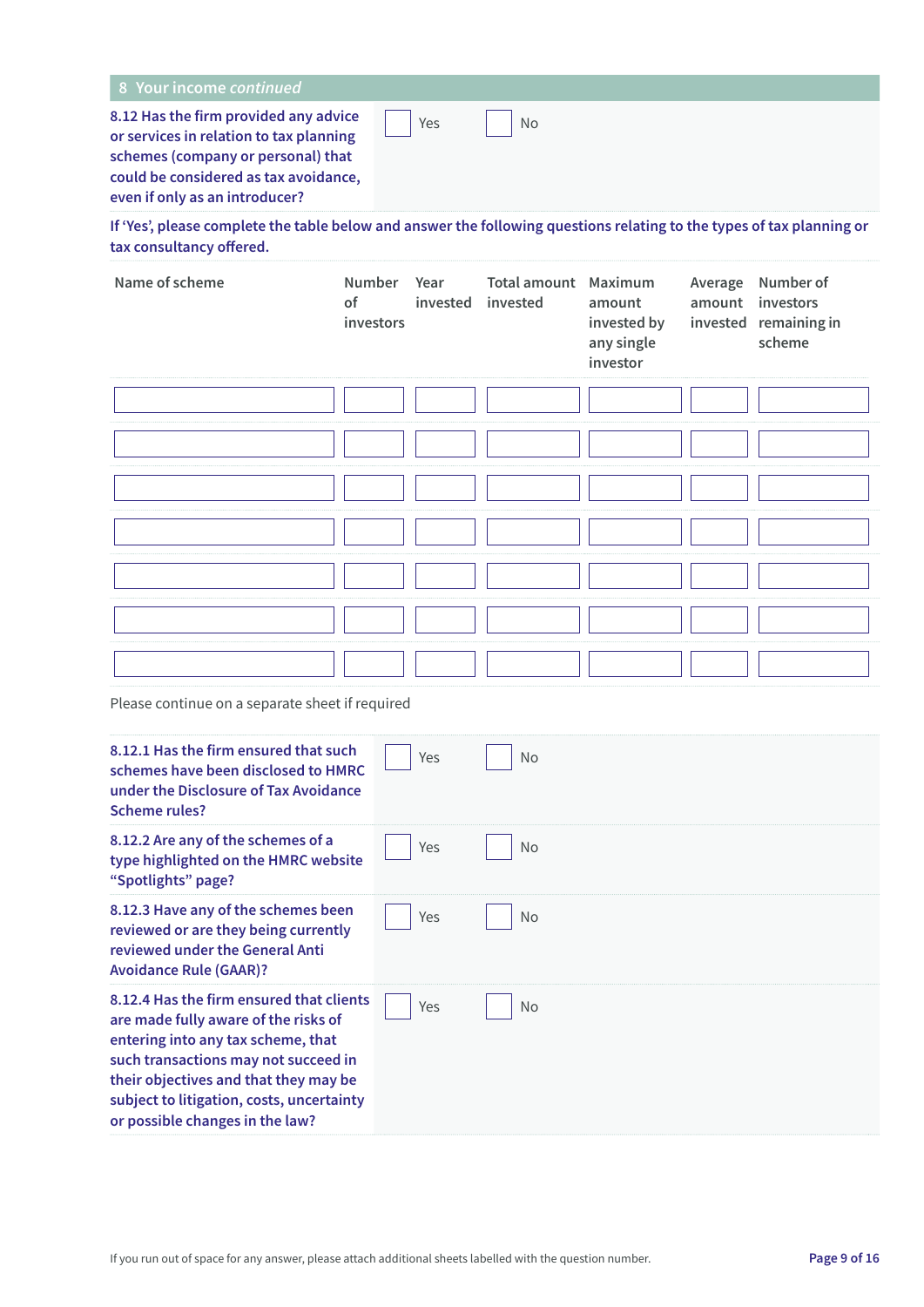| 8 Your income continued                                                                                                                                                                                                                                                               |                                       |           |
|---------------------------------------------------------------------------------------------------------------------------------------------------------------------------------------------------------------------------------------------------------------------------------------|---------------------------------------|-----------|
| 8.12.5 Has the firm ensured that its<br><b>Terms and Conditions exclude liability</b><br>for advice provided by third party<br>specialist advisors and do you ensure<br>that clients enter into separate<br><b>Terms and Conditions with such</b><br>promoters/providers?             | Yes                                   | <b>No</b> |
| 8.12.6 Are multiple clients entered<br>into the same schemes?                                                                                                                                                                                                                         | Yes                                   | <b>No</b> |
| 8.13 Are you or have you ever been                                                                                                                                                                                                                                                    |                                       |           |
| 8.13.1 licensed to undertake insurance<br>mediation work as defined in the<br><b>Designated Professional Body</b><br>Handbook of the ICAEW / ICAS / ICAI?                                                                                                                             | Yes                                   | No        |
| 8.13.2 authorised by the Financial<br><b>Conduct Authority (or its predecessors</b><br>or successors) to undertake financial<br>services activities, including but not<br>limited to, pensions, investments,<br>mortgages or general insurance?                                       | Yes                                   | <b>No</b> |
| 8.13.3 If 'Yes' to 8.13.2, please provide<br>details, including FCA status (Directly<br>Authorised, Appointed Representative,<br>etc.), dates you were authorised and<br>the services you provided                                                                                    |                                       |           |
| 8.14 Are you authorised or licensed to<br>undertake Probate work as defined<br>under the Probate Regulations of the<br>ICAEW, or do you intend to obtain such<br>authorisation or licence?                                                                                            | Yes                                   | No        |
| 8.15 Have you performed or do<br>you intend to perform in the next<br>12 months any other reserved<br>legal activity (e.g. conduct of<br>litigation, administration of oaths,<br>etc.) or non-reserved legal activity<br>(e.g. will writing, deeds, mediation/<br>arbitration, etc.)? | Yes<br>If Yes, please provide details | No        |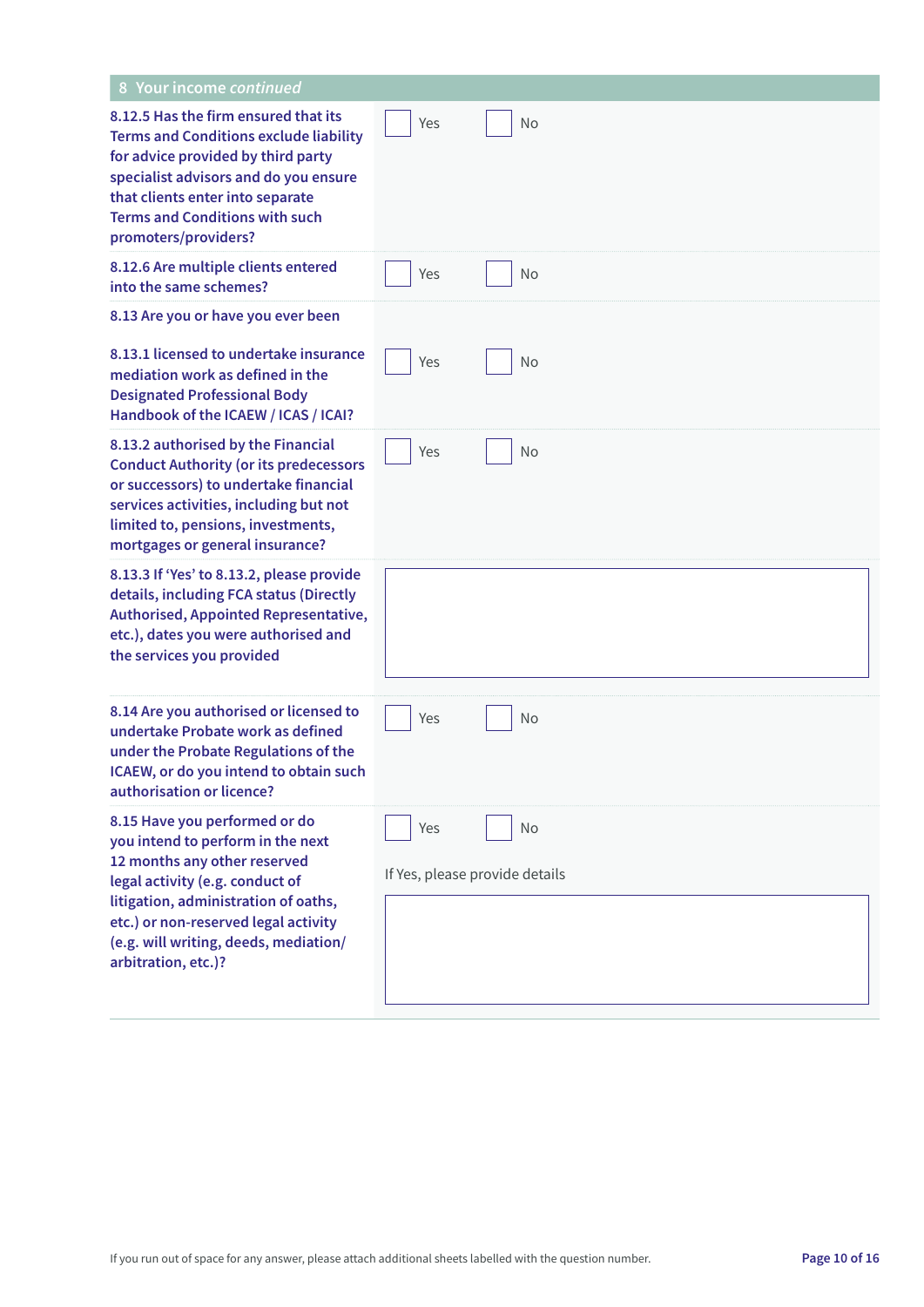| 9 Risk management                                                                                                                                                                                                                                                                    |                                                          |  |  |
|--------------------------------------------------------------------------------------------------------------------------------------------------------------------------------------------------------------------------------------------------------------------------------------|----------------------------------------------------------|--|--|
| 9.1 Does the company/firm operate<br>any internal quality assurance                                                                                                                                                                                                                  | No<br>Yes                                                |  |  |
| systems?                                                                                                                                                                                                                                                                             | If 'Yes', please give details                            |  |  |
|                                                                                                                                                                                                                                                                                      |                                                          |  |  |
| 9.2 Does the company/firm always<br>obtain satisfactory written references<br>direct from former employers for the<br>three years immediately preceding<br>the engagement of any employee,<br>director, partner, member or principal<br>responsible for money, accounts<br>or goods? | Yes<br>No                                                |  |  |
| 9.3 Do all cheques drawn for more<br>than £25,000 require two signatures?                                                                                                                                                                                                            | Yes<br>No                                                |  |  |
| 9.4 Is cash in hand and petty cash<br>checked independently of the                                                                                                                                                                                                                   | Yes<br><b>No</b>                                         |  |  |
| employees responsible?                                                                                                                                                                                                                                                               | At least monthly?                                        |  |  |
|                                                                                                                                                                                                                                                                                      | Yes<br>No                                                |  |  |
|                                                                                                                                                                                                                                                                                      | Additionally, without warning at least every six months? |  |  |
|                                                                                                                                                                                                                                                                                      | Yes<br><b>No</b>                                         |  |  |
| 9.5 Are bank statements, receipts,<br>counterfoils and supporting<br>documents checked at least monthly<br>against the cash book entries<br>independently of the employees<br>making cash book entries or paying<br>into the bank?                                                   | No<br>Yes                                                |  |  |
| 9.6 Please confirm that your annual<br>accounts have been prepared and/or<br>certified by an independent<br>accountant or auditor.                                                                                                                                                   | Yes<br>No                                                |  |  |
| 9.7 Please confirm that the<br>responsibilities for authorisation<br>of transactions, processing of<br>transactions and completing<br>transactions will be carried out<br>by entirely separate employees/<br>principals/directors/members?                                           | Yes<br>No                                                |  |  |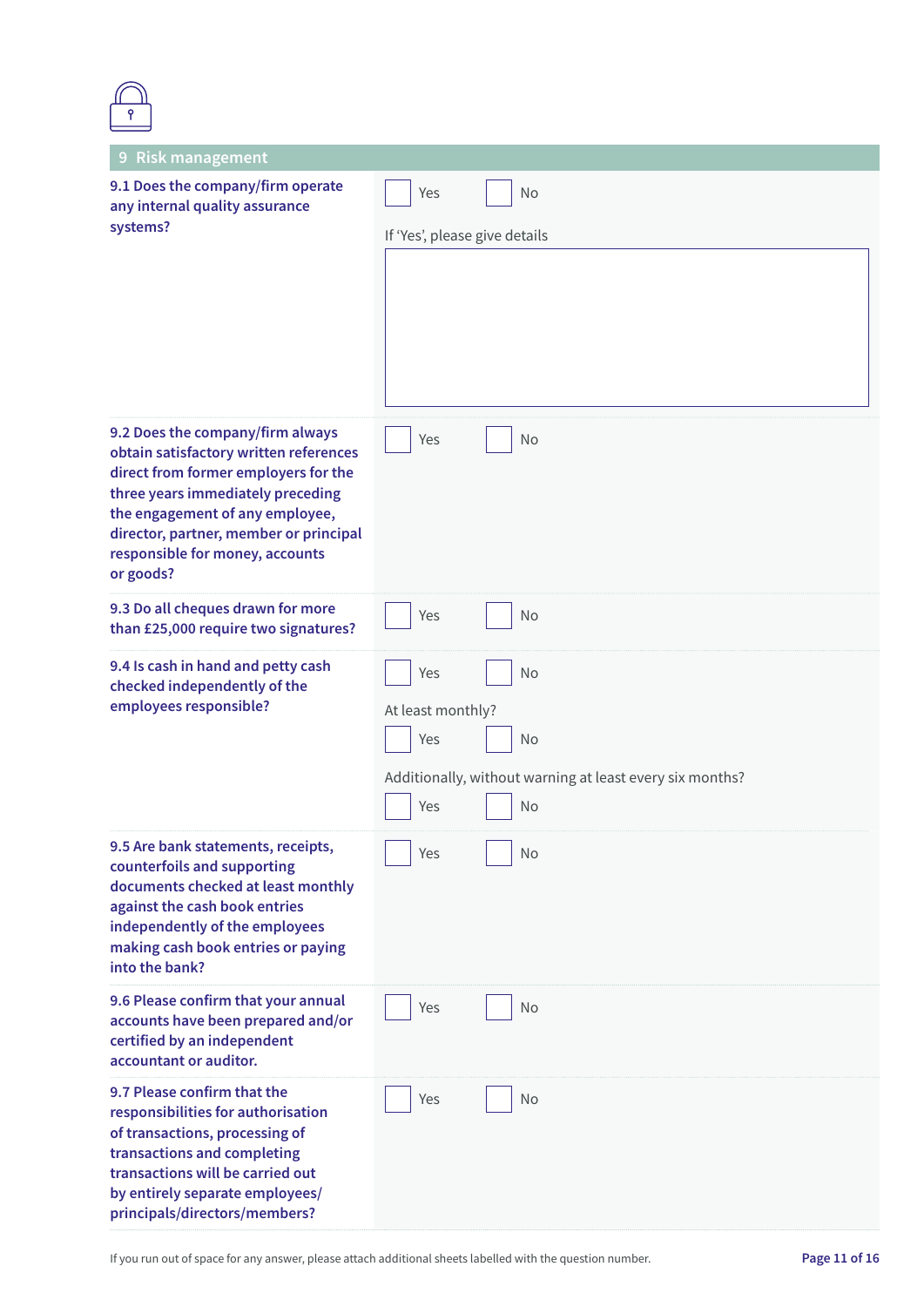| 9 Risk management continued                                                                                                                                                                                                                                                                                    |                                                                                                                                                                                                                                     |
|----------------------------------------------------------------------------------------------------------------------------------------------------------------------------------------------------------------------------------------------------------------------------------------------------------------|-------------------------------------------------------------------------------------------------------------------------------------------------------------------------------------------------------------------------------------|
| 9.8 Has any person in the firm been<br>subject to disciplinary proceedings by<br>any professional body?                                                                                                                                                                                                        | Yes<br><b>No</b>                                                                                                                                                                                                                    |
| 10 Claims and circumstances                                                                                                                                                                                                                                                                                    |                                                                                                                                                                                                                                     |
| 10.1 Has the company/firm ever<br>suffered any loss or identified any<br>potential loss through fraud or<br>dishonesty of any employee, director,<br>members or principal?                                                                                                                                     | Yes<br><b>No</b><br>If 'Yes', give full details including amounts involved.                                                                                                                                                         |
| 10.2 Have any claims in respect<br>of liabilities to be covered by the<br>proposed insurance (successful or<br>otherwise) ever been made against<br>the company/firm or its present and/<br>or past partners, directors, members<br>or proprietors?                                                            | Yes<br><b>No</b><br>If 'Yes', give full details including date of claim, nature of claim and<br>amounts paid (including any excess paid by you and all amounts paid by<br>insurers to investigate, defend and/or settle each claim) |
| 10.3 Have all claims been notified<br>to Insurers?                                                                                                                                                                                                                                                             | No<br>Yes                                                                                                                                                                                                                           |
| 10.4 Are any of the partners, directors<br>or members or employees after<br>enquiry, aware of any circumstances,<br>allegations or incidents which may<br>give rise to a claim against the firm(s)<br>or its predecessors in business, or<br>any of its present or former partners,<br>members or proprietors? | Yes<br>No<br>If 'Yes', please provide details.                                                                                                                                                                                      |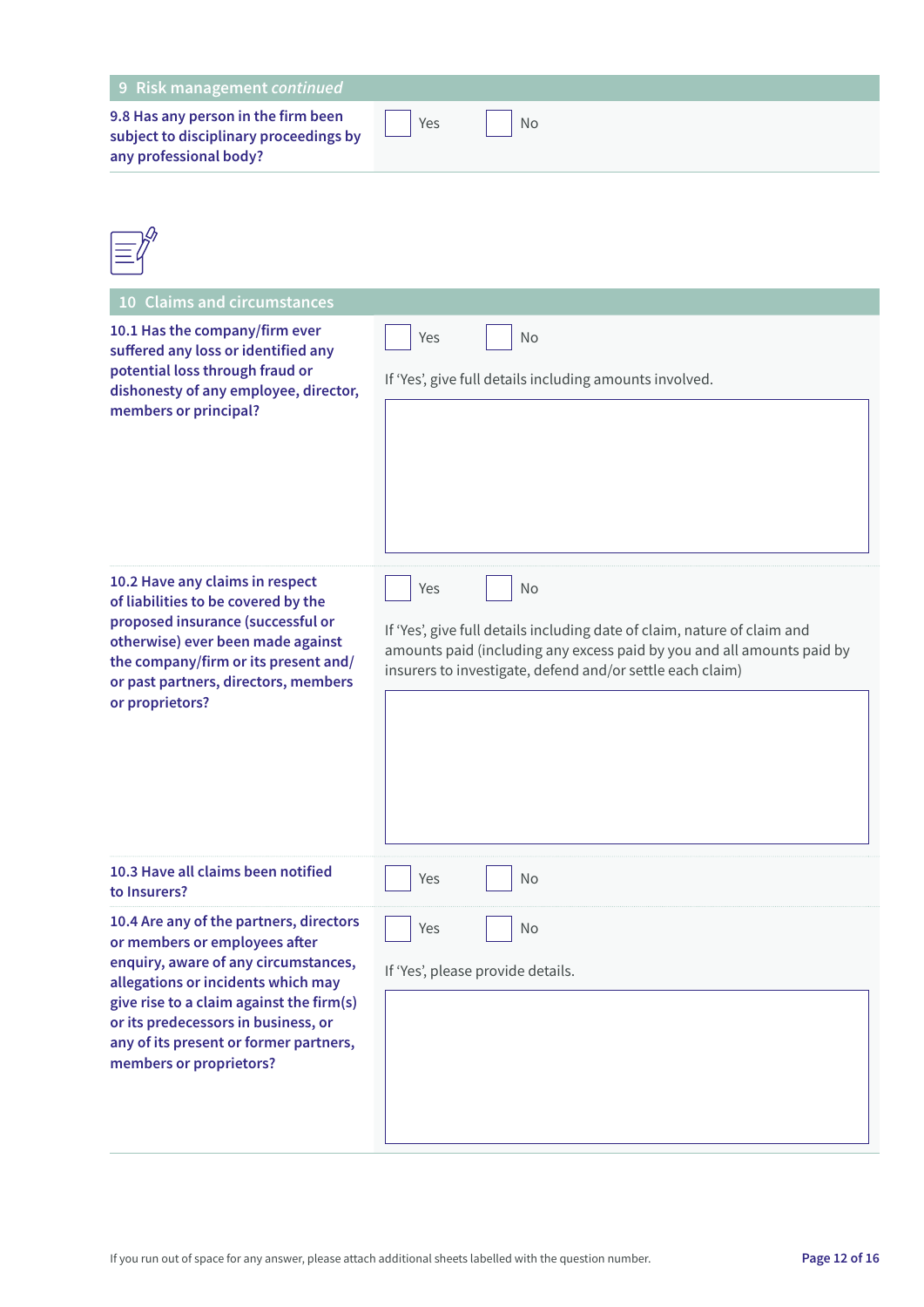

| 11 Current insurance                                                                                                           |                                                                                  |          |           |  |
|--------------------------------------------------------------------------------------------------------------------------------|----------------------------------------------------------------------------------|----------|-----------|--|
| 11.1 Has any proposal for Professional<br>indemnity insurance ever been<br>declined by an insurer to whom you<br>have applied? | Yes<br>No<br>If 'Yes', please provide details                                    |          |           |  |
|                                                                                                                                |                                                                                  |          |           |  |
| 11.2 Do you currently have<br>Yes<br>No<br><b>Professional indemnity insurance?</b>                                            |                                                                                  |          |           |  |
| If 'Yes', please provide details (you do not need to answer if you are already insured by AXA)                                 |                                                                                  |          |           |  |
| Renewal<br>Insurer<br>date dd/mm/yy                                                                                            | <b>Broker</b><br>Limit of indemnity £ any<br>one claim/aggregate - please advise | Excess £ | Premium £ |  |



| 12 Quotation requirements            |                      |          |  |
|--------------------------------------|----------------------|----------|--|
| 12.1 Please advise your requirements | Limit of indemnity £ | Excess £ |  |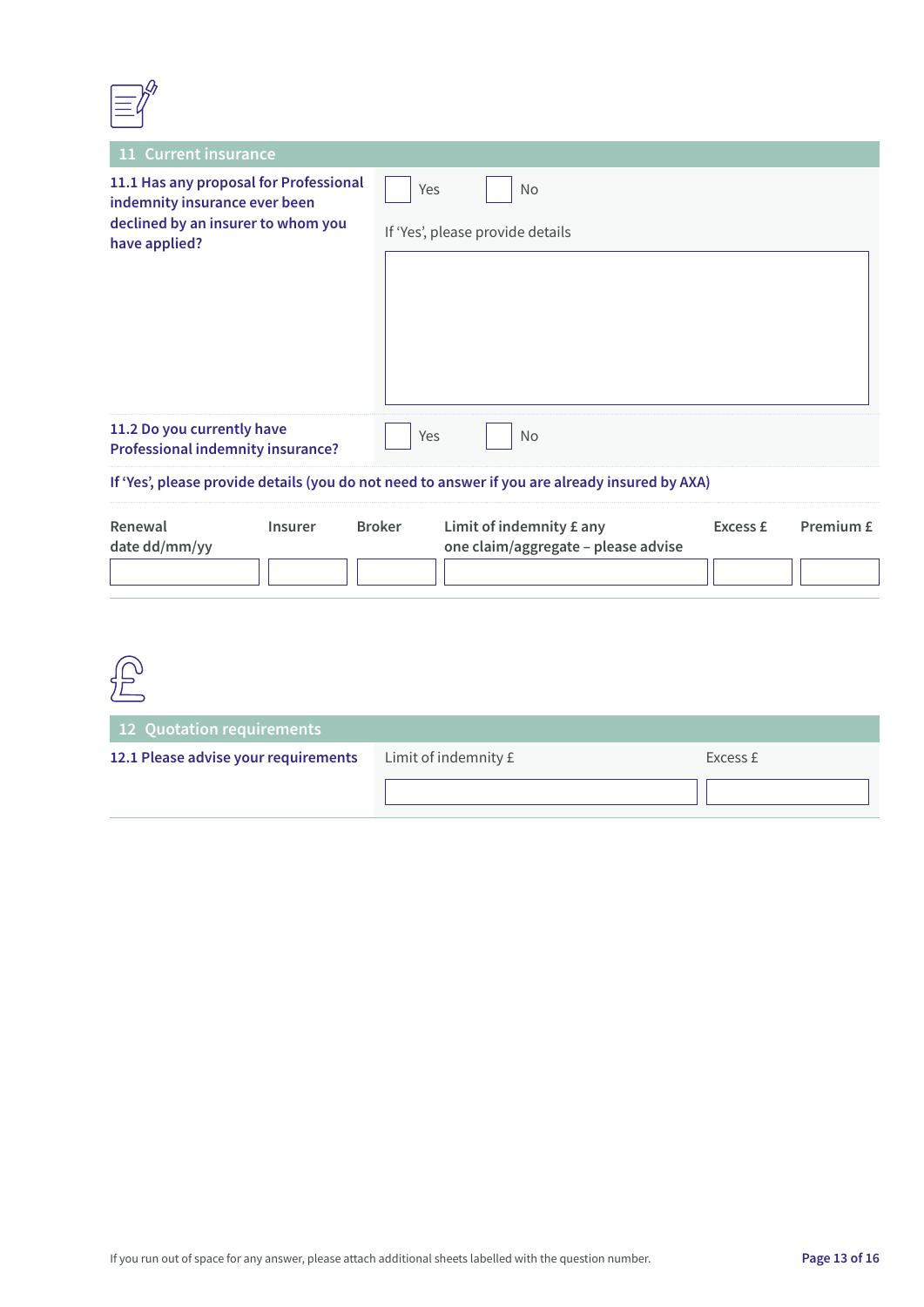

### **13 Declaration**

|  |  |  |  |  | 13.1 Fair presentation of risk |  |  |
|--|--|--|--|--|--------------------------------|--|--|
|--|--|--|--|--|--------------------------------|--|--|

| In order to comply with your duty of<br>fair presentation of the risk you must<br>provide us with any information that<br>may influence us in the acceptance of<br>this risk and the terms provided. If you<br>are not sure if something is important<br>or relevant you should tell us about it.<br>Relevant information is something that<br>could affect the terms of your policy or<br>our decision to renew your policy. |                                                                                                                                                                                                                                                                                                                                                                                                                                                                                                                                                                                                                                                                                                                                        |
|-------------------------------------------------------------------------------------------------------------------------------------------------------------------------------------------------------------------------------------------------------------------------------------------------------------------------------------------------------------------------------------------------------------------------------|----------------------------------------------------------------------------------------------------------------------------------------------------------------------------------------------------------------------------------------------------------------------------------------------------------------------------------------------------------------------------------------------------------------------------------------------------------------------------------------------------------------------------------------------------------------------------------------------------------------------------------------------------------------------------------------------------------------------------------------|
| Before signing the declaration,<br>please read the following Data<br><b>Protection Notice</b>                                                                                                                                                                                                                                                                                                                                 | AXA Insurance UK plc is part of the AXA Group of companies which takes<br>your privacy very seriously. For details of how we use the personal<br>information we collect from you and your rights please view our privacy<br>policy at www.axa.co.uk/privacy-policy                                                                                                                                                                                                                                                                                                                                                                                                                                                                     |
|                                                                                                                                                                                                                                                                                                                                                                                                                               | If you do not have access to the internet please contact us and we will send<br>you a printed copy.                                                                                                                                                                                                                                                                                                                                                                                                                                                                                                                                                                                                                                    |
| <b>Please read this declaration</b><br>carefully and then sign below                                                                                                                                                                                                                                                                                                                                                          | • I/We confirm that the particulars given in this proposal form are a fair<br>presentation of the risk that we wish to insure<br>• I/We confirm that a reasonable search of information available to me/us<br>has been undertaken and that the particulars given in this proposal form<br>represent all relevant information known to me/us or that I/we ought to<br>be aware of<br>• I/We understand that if a fair presentation of risk has not been given then<br>this insurance may not fully protect me/us in the event of a claim<br>• I/We will tell you of any change to the details given before the start date<br>of the contract, if any variation is required during the period of insurance<br>and prior to each renewal. |
| <b>Signature of partner, director</b><br>or member:                                                                                                                                                                                                                                                                                                                                                                           | X                                                                                                                                                                                                                                                                                                                                                                                                                                                                                                                                                                                                                                                                                                                                      |
| Date:                                                                                                                                                                                                                                                                                                                                                                                                                         | $\mathbf{r}$                                                                                                                                                                                                                                                                                                                                                                                                                                                                                                                                                                                                                                                                                                                           |
| <b>Print name:</b>                                                                                                                                                                                                                                                                                                                                                                                                            |                                                                                                                                                                                                                                                                                                                                                                                                                                                                                                                                                                                                                                                                                                                                        |
| <b>Position:</b>                                                                                                                                                                                                                                                                                                                                                                                                              | Please note: until we have confirmed that we have accepted this proposal,<br>you are NOT insured under this policy.                                                                                                                                                                                                                                                                                                                                                                                                                                                                                                                                                                                                                    |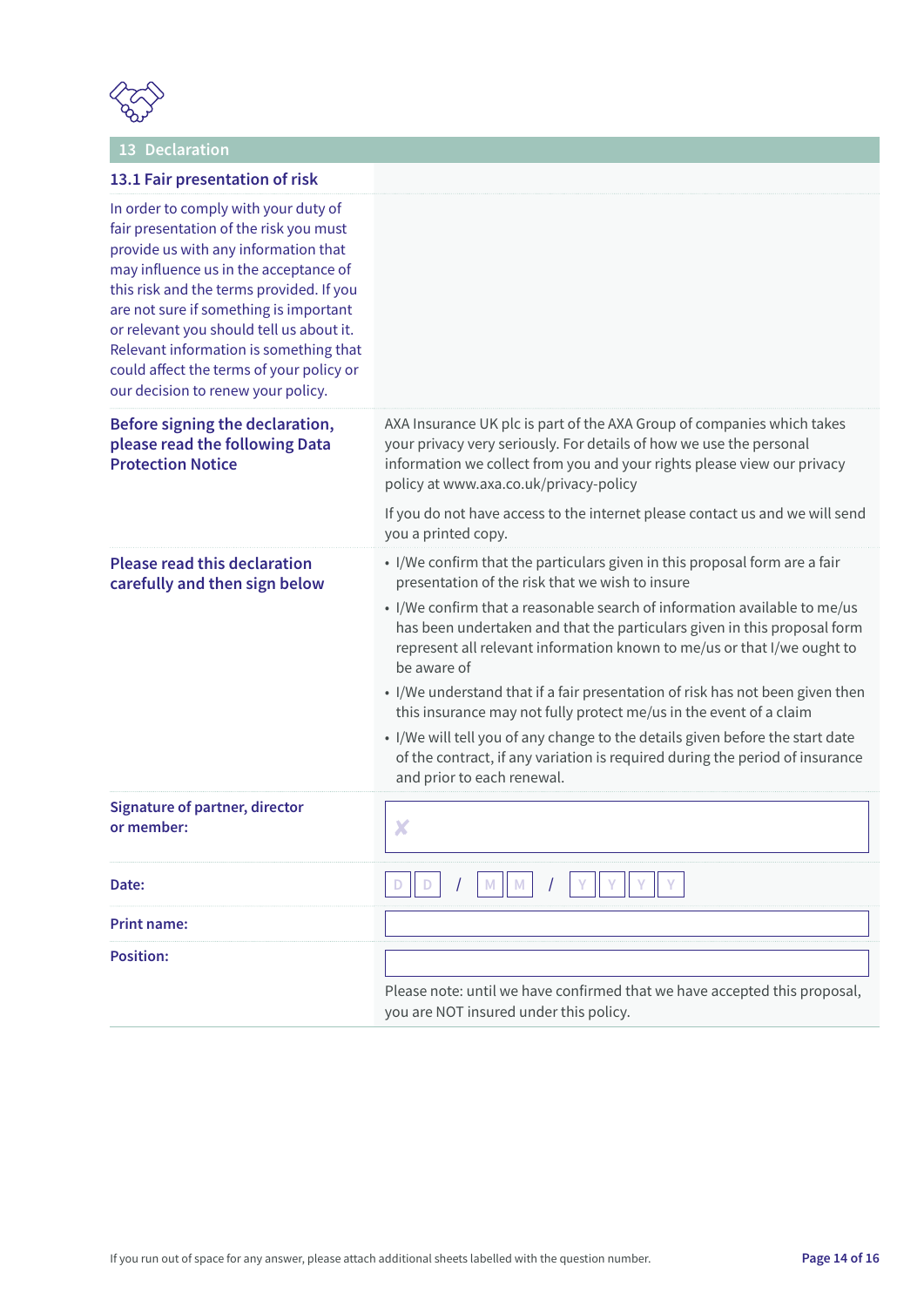

**Additional notes**